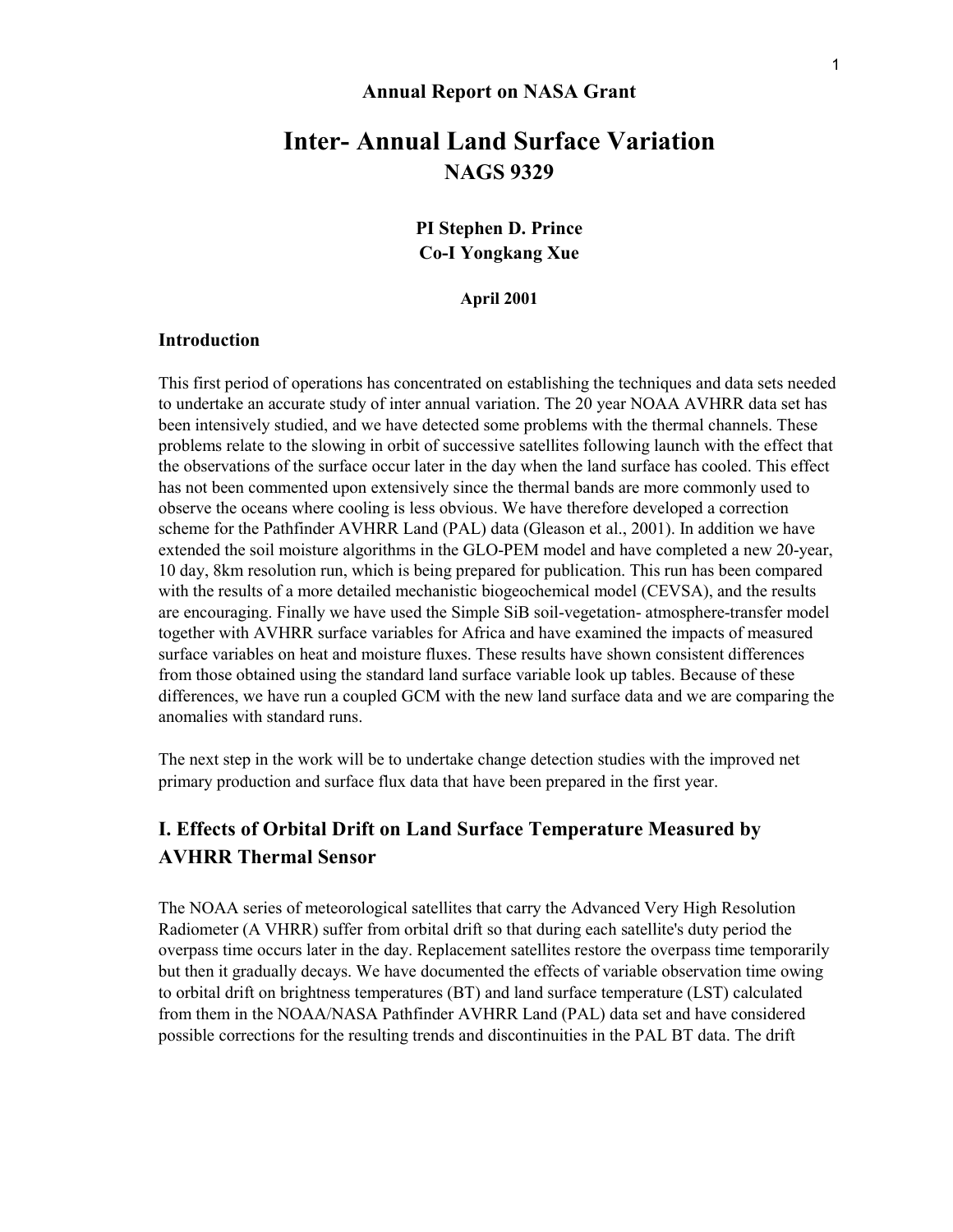effects were found to be greater for bare ground than for vegetated land cover classes, however significant effects were found for most vegetated classes. The magnitude of the orbital drift effect for most global cover types was at least as large as the other errors that affect LST measurement. A simple empirical correction for observation time based on solar zenith angle was used to correct the PAL BT time series following Gutman (1999). The correction from this method was compared with that predicted by a physically based model and was found to differ in the early part of each satellite's duty cycle. Finally the impacts of correction on the effective observation time were analyzed and the simple statistical correction was found to suffer from greater variability than has hitherto been recognized. A modification to the statistical correction to adjust the effective observation time was developed (Gleason et al., 2001).

## **2. Satellite-detected inter annual variations in terrestrial net primary productivity**

Inter annual variability and long-term trends in terrestrial net primary productivity (NPP) are of great importance to quantifying the terrestrial carbon sink. We have estimated the global inter annual variation in terrestrial NPP from 1981 to 2000 by running our GLObal Production Efficiency Model (GLO-PEM, Prince and Goward, 1995) with the Pathfinder AVHRR data at a resolution of 10km and 10 days (Agbu and James, 1994). GLO-PEM is unique in that it is driven entirely with satellite-derived biological and climate variables and has built-in algorithms to remove satellite orbital drift effects on the thermal channels (Prince and Goward, 1995; Goetz et al. 2000; Cao et al. 2001, Gleason et al., 2001) so that it can produce high-resolution, temporally consistent estimates of NPP using the data from various NASA/NOAA meteorological satellite platforms.

Our estimated global NPP (Figure 1) exhibited a pronounced seasonal cycle with great inter annual variability. Superimposed on the inter annual variability in NPP was a clear cycle related to El Niño Southern Oscillation (ENSO). NPP generally decreased with strong El Niño events (e.g. in 1983 and 1987) and increased in normal years or the years with moderate La Niña events (e.g. in 1984, 1994, and 1996). However, the responses to individual El Niño or La Niña events depended on the actual sign, magnitude and spatial pattern in the changes in temperature and precipitation they brought about. While the correlation between NPP and temperature was strong throughout Eurasia and North America, the inter annual anomalies in NPP in the South America, Southeast Asia, Australia, and Africa were closely linked to variations in precipitation.

The low estimate of NPP for 1991 and 1992 was related to a abrupt plunge in the satellite measurements of the Normalized Vegetation Index (NDVI) caused by aerosol scattering from the Mount Pinatubo eruption that, on the one hand, weakened vegetation signals reaching the satellite sensor, and, on the other hand, actually reduced NPP due to the resultant cooling and reductions in incident photosynthetically active radiation.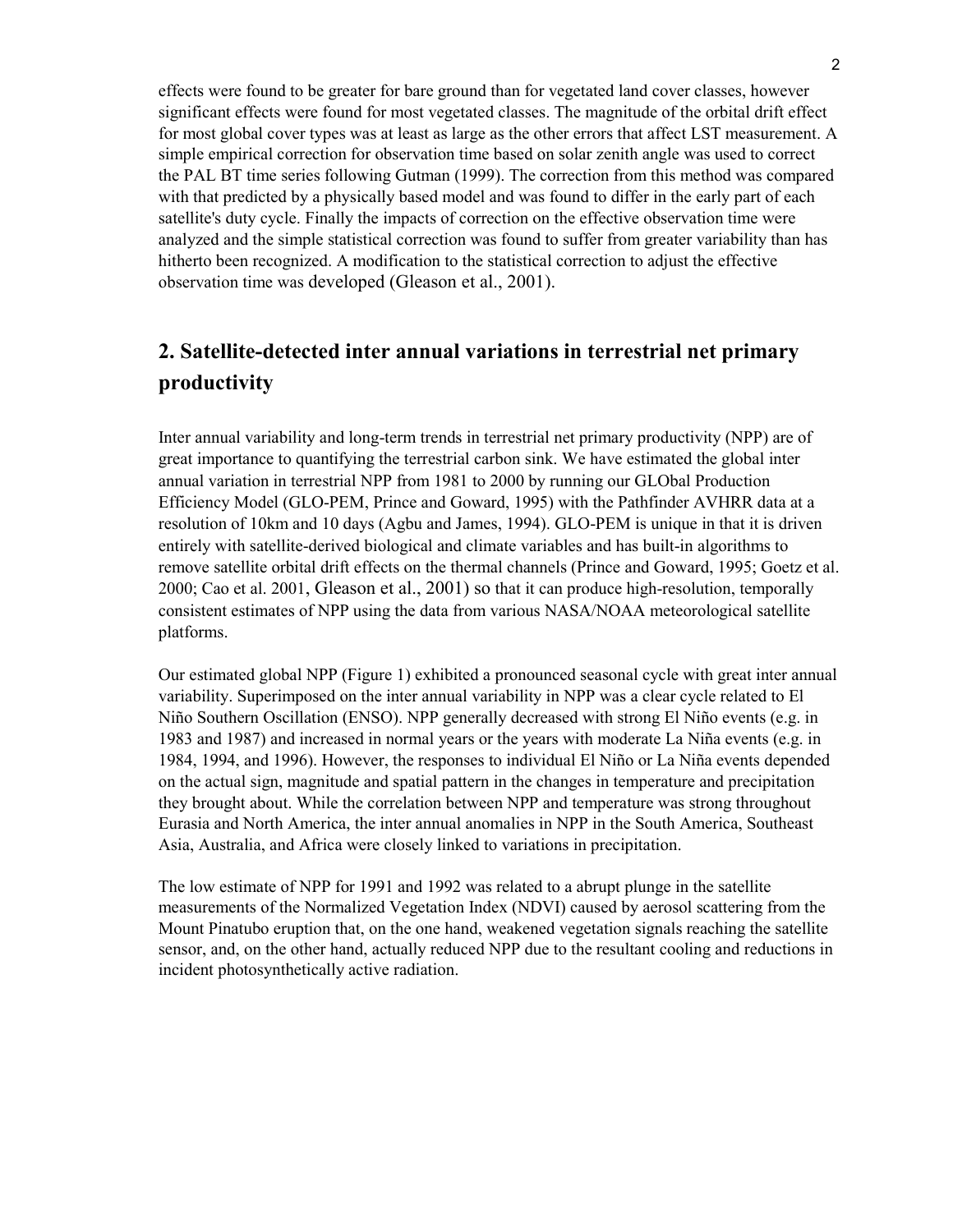Figure 1. The estimated seasonal and inter annual variations in NPP with the GLO-PEM model and AVHRR data. NPP anomalies were calculated as the difference between NPP for a given 10-day and the average value for the 10-day between 1981 and 2000. The El Nino Southern Oscillation (ENSO) is represented as the multivariate ENSO index (Walter and Timlin, 1998).



Figure 2. The estimated NPP anomalies (g C m- $\sim$  per 10 day) for 1987 (A) with strong El Nino events and for a normal year (1996). The NPP anomalies were calculated as the difference between NPP for a given year and the average value between 1981 and 2000.

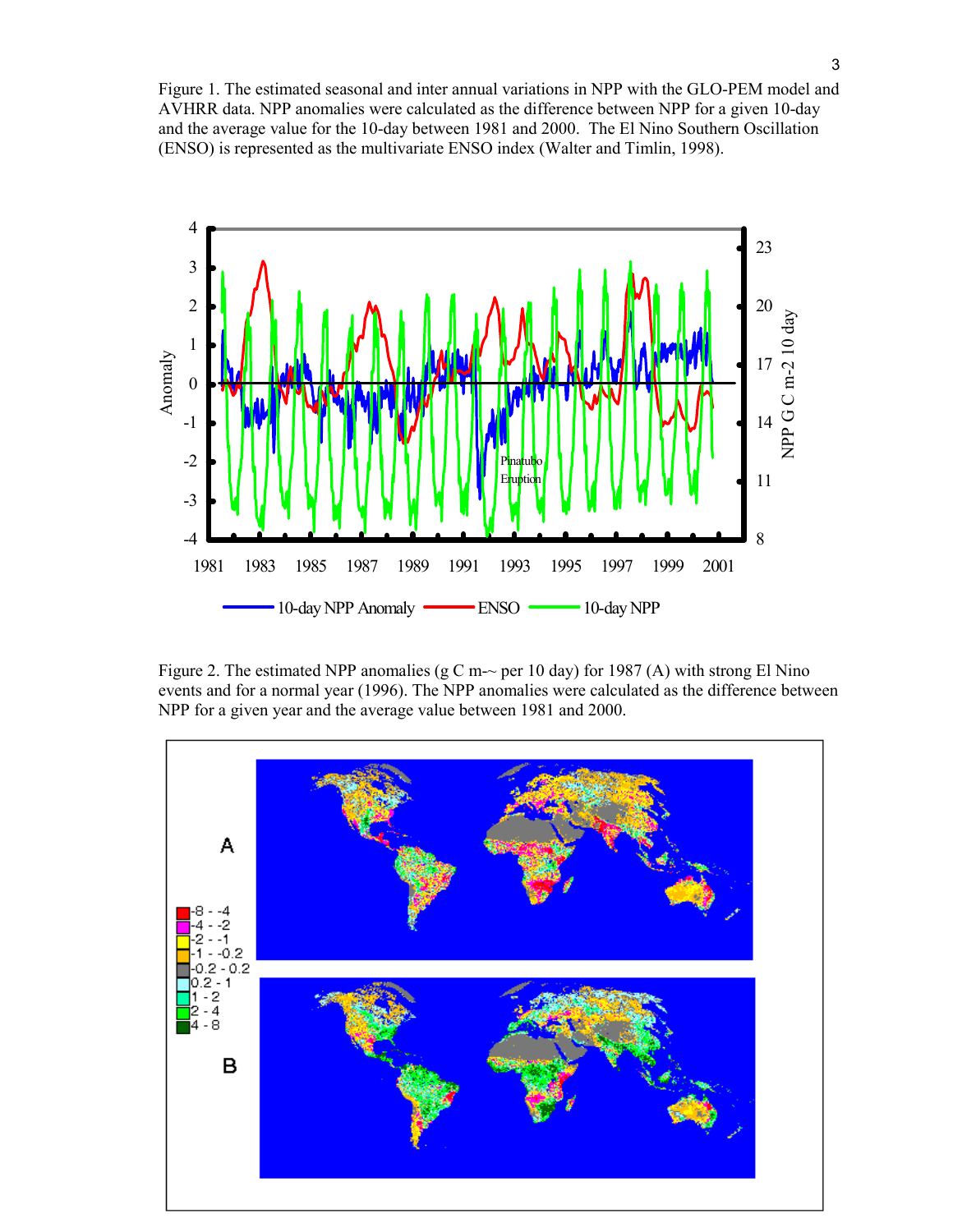Our calculated NPP for later 1990s are higher than the average value for the 1980s, supporting the estimates of increasing terrestrial carbon sequestration in the 1990s (IPCC, 2000). However, our estimated increased in the 1990s were caused by temporary increases in rainfall. Our results did not show a consistent increasing trend as other studies have done using ecophysiological models (Cao et al. 1998) or analyzing NDVI data (Myneni et al. 1997). To reveal the changing trend of NPP requires longer time-series data, it therefore is imperative to establish a sustained NPP observation program.

## **3. Sensitivity studies of Africa climate to land surface variables**

The land-atmosphere interaction is an important area of climate research. To study the impact of land surface parameters to the regional climate in Africa, we have conducted off-line tests using Simplified Simple Biosphere Model (SSiB) (Xue, 1991), the International Satellite Land Surface Climatology Project (ISLSCP) Initiative I data, and the high resolution AVHRR land cover data.

The atmospheric forcing, including air temperature, radiation, wind, humidity and pressure, were derived from the ISLSCP data set on each 1 x 1 degree cell over the African continent for 1987-88. The land cover data, including leaf area index (LAI), green canopy fraction and vegetation cover were aggregated from AVHRR satellite data according to the vegetation types that SSiB model used (Borak, 2001). The sensitivity analysis was undertaken by running the SSiB model with two sets of land cover parameters, one from traditional land survey and another from the AVHRR data. The results show that the observed changes of land cover parameters affected the distribution of latent and sensible heat over the whole Africa continent, especially in central and southern Africa (Figure 3), the simulated seasonal patterns of surface temperature, soil moisture and runoff were also changed.

We are now conducting simulations using SSiB coupled with the National Center for Environmental Prediction (NCEP) general circulation model (GCM). The preliminary results shows that the results of the on-line running are consistent with the off-line tests.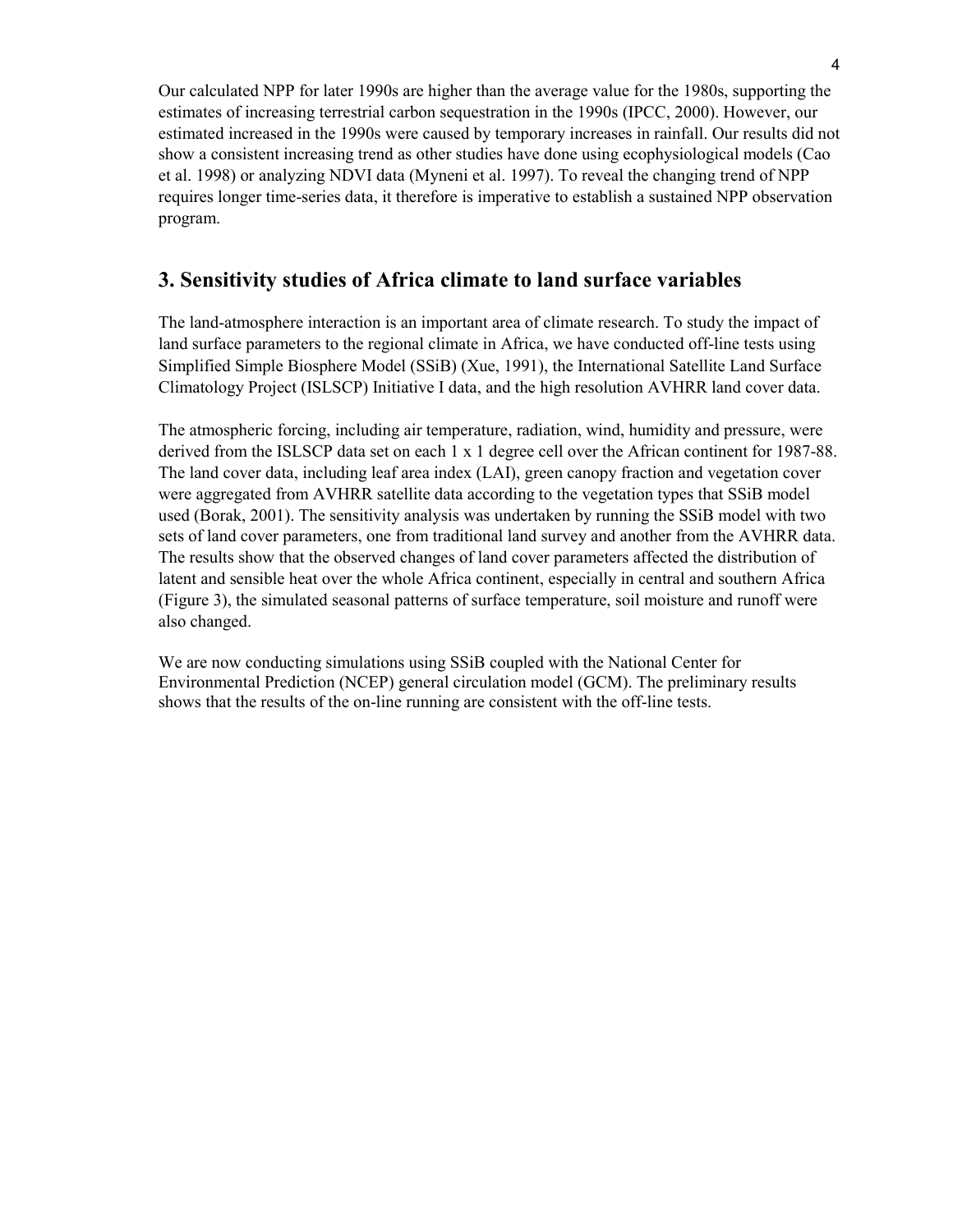

Fig.3 Differences of simulated latent and sensible heat between using AVHRR observations and standard data.

### References

- Agbu, P.A. and M.E. James, *NOANNASA* Pathfinder A VHRR Land Data Set User's Manual Version 3.0. Goddard Distributed Active Archive Center, Greenbelt, MD, 1994.
- Borak, J. *S.,* S. D. Prince, Y. Xue, S. 0. Los, and A. C. Gleason, 2001, Impact of remotely sensed surface variables on simulations of energy and water fluxes in Africa (to be published).
- Cao, M.K. and F.I. Woodward, Dynamic responses of terrestrial ecosystem carbon cycling to global climate change, *Nature,* 393,249-252, 1998.
- Cao, M.K., J. Small, S. D. Prince, Interannual variability in net primary productivity in Africa estimated with long-term satellite data, *Climate Research* (in press), 2001a.
- Cao, M.K., Stephen D. Prince, Hank H. Shugart, Effects of interannual climate variability on global terrestrial biospheric C02 fluxes, Submited to *Geophysical Research Letters,* 2000b.
- Goetz S.J., S.D. Prince, J. Small, A.R.Gleason, M.M. Thawley, Interannual variability of